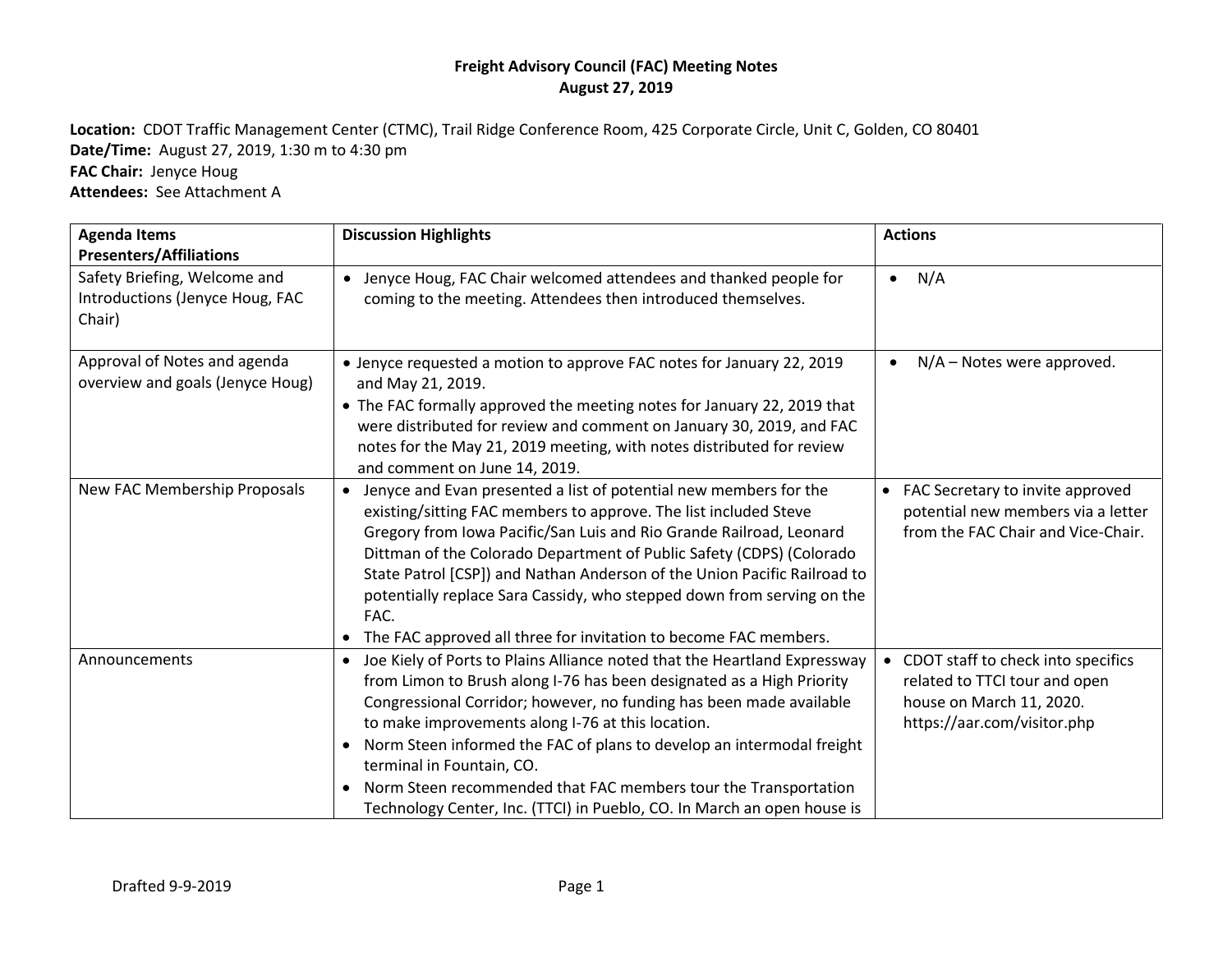| <b>Agenda Items</b>                                        | <b>Discussion Highlights</b>                                                                                                                                                                                                                                                                                                                                                                                                                                                                                                                                                                                                                                                                                                                                                                                                                                                                                                                                                                                                                                                                                                                                                                                                                                                                                                                                                                                                                                                                                             | <b>Actions</b>                                                           |
|------------------------------------------------------------|--------------------------------------------------------------------------------------------------------------------------------------------------------------------------------------------------------------------------------------------------------------------------------------------------------------------------------------------------------------------------------------------------------------------------------------------------------------------------------------------------------------------------------------------------------------------------------------------------------------------------------------------------------------------------------------------------------------------------------------------------------------------------------------------------------------------------------------------------------------------------------------------------------------------------------------------------------------------------------------------------------------------------------------------------------------------------------------------------------------------------------------------------------------------------------------------------------------------------------------------------------------------------------------------------------------------------------------------------------------------------------------------------------------------------------------------------------------------------------------------------------------------------|--------------------------------------------------------------------------|
| <b>Presenters/Affiliations</b>                             |                                                                                                                                                                                                                                                                                                                                                                                                                                                                                                                                                                                                                                                                                                                                                                                                                                                                                                                                                                                                                                                                                                                                                                                                                                                                                                                                                                                                                                                                                                                          |                                                                          |
|                                                            | planned and Norm recommended folks to check this out. The tour date<br>is March 11, 2020.<br>Tracy Sakaguchi announced the Mountain Rules campaign kicked-off,<br>that is an initiative to encourage truckers to use runaway truck ramps<br>when drivers experience brake failure. Concept is to push this<br>information out of state as the majority of brake failures occur for out-<br>of-state drivers unfamiliar with Colorado's steep terrain.<br>Wally Weart recommended publishing this information in the Motor<br>Carriers Road Atlas, which contains grade information.                                                                                                                                                                                                                                                                                                                                                                                                                                                                                                                                                                                                                                                                                                                                                                                                                                                                                                                                      |                                                                          |
| FAC Work Plan and Action Planning<br>(Evan Enarson-Hering) | • Laurie Brown asked if results from the sticky note exercise that occurred<br>at the May 21 <sup>st</sup> FAC meeting were considered when draft the FAC Work<br>Plan.<br>Evan responded that yes the comments from that exercise were<br>considering when drafting this Work Plan.<br>Copies of the draft FAC Work Plan were distributed to meeting<br>$\bullet$<br>attendees. Jenyce solicited comments on this document, requesting<br>FAC members to please review the documents as comments are<br>welcome.<br>Evan provided a presentation on the key contents of the draft Work<br>Plan to prompt FAC comments. The Work Plan's intent is to fulfill the<br>mission of the FAC. Evan explained the Work Plan is a guiding document<br>and action plan for the FAC. It includes an organization of meeting<br>plans, themes and topics for discussion, incorporates member input on<br>priority actions and ideas from the May 21, 2019 FAC meeting and will<br>be continuously updated and refreshed. Contents include introduction<br>and purpose, FAC mission and freight plan goals, FAC membership, FAC<br>calendar and meeting organization, a chapter on priority action items<br>by goal areas, FAC Working Group: Freight Rail.<br>Pete Rickershauser stressed that this Work Plan is a living document<br>that will be updated frequently to keep it current, and for those<br>reviewing the document for comment to keep that in mind.<br>FAC members expressed support for the FAC Work Plan concept. | • Check-in with FAC members on their<br>comments on the draft Work Plan. |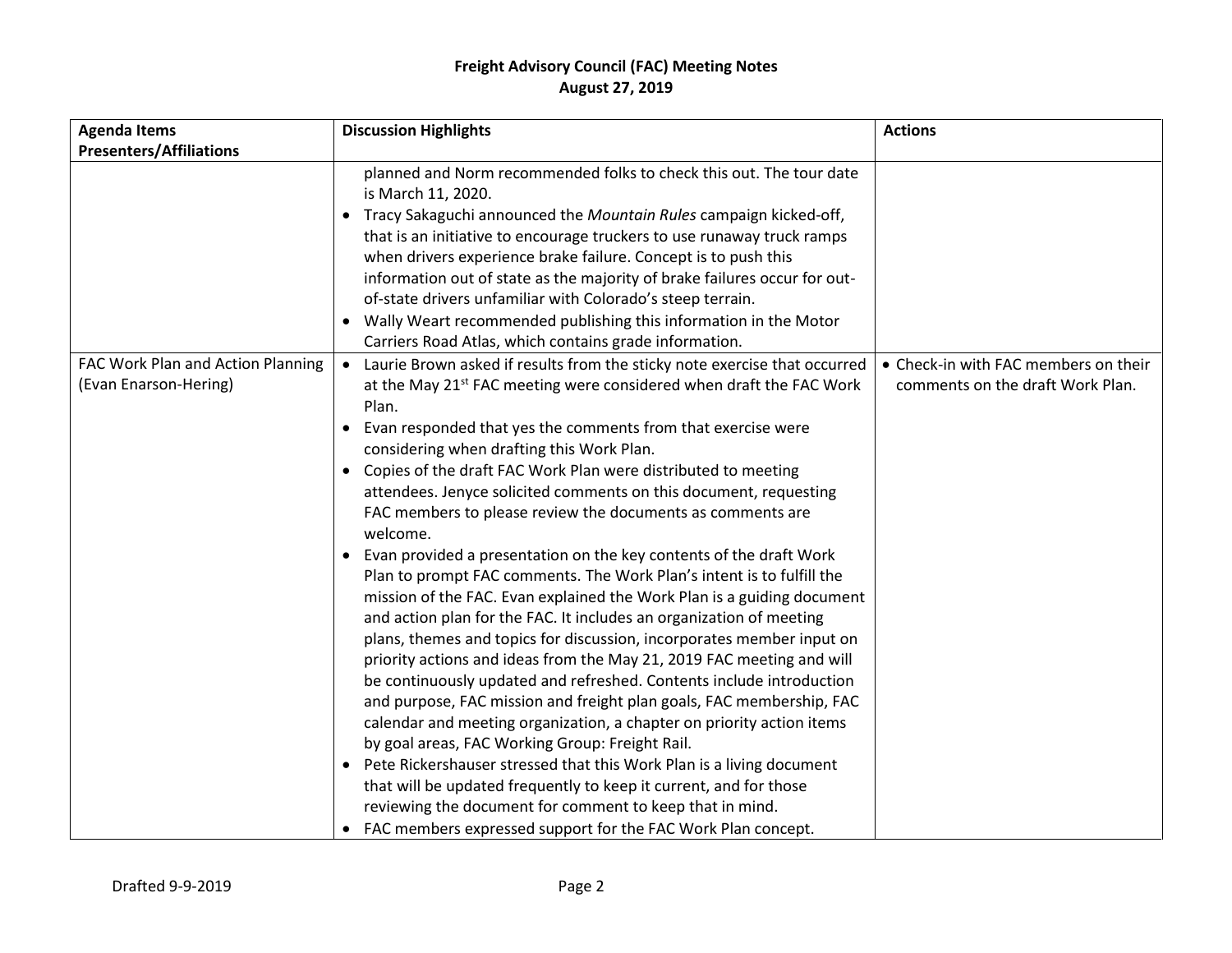| <b>Presenters/Affiliations</b><br><b>CTMC Tour (Rod Mead)</b><br>• Rod Mead, Manager of the CTMC, provided a presentation to explain<br>$\bullet$ NA<br>context prior to leading the tour of the CTMC.                                                                                                                                                                                                                                                                                                                                                                                                                                                                                                                                                                                                                                                                                                                                                                                                                                                                                                                                                                                                                                                                                                                                                                                                                                                                                                                                                                                                                                                                                                                                    |  |
|-------------------------------------------------------------------------------------------------------------------------------------------------------------------------------------------------------------------------------------------------------------------------------------------------------------------------------------------------------------------------------------------------------------------------------------------------------------------------------------------------------------------------------------------------------------------------------------------------------------------------------------------------------------------------------------------------------------------------------------------------------------------------------------------------------------------------------------------------------------------------------------------------------------------------------------------------------------------------------------------------------------------------------------------------------------------------------------------------------------------------------------------------------------------------------------------------------------------------------------------------------------------------------------------------------------------------------------------------------------------------------------------------------------------------------------------------------------------------------------------------------------------------------------------------------------------------------------------------------------------------------------------------------------------------------------------------------------------------------------------|--|
|                                                                                                                                                                                                                                                                                                                                                                                                                                                                                                                                                                                                                                                                                                                                                                                                                                                                                                                                                                                                                                                                                                                                                                                                                                                                                                                                                                                                                                                                                                                                                                                                                                                                                                                                           |  |
| • The first traffic operations center was in a room the size of an old dry-<br>cleaning closet and was co-located with CSP facilities.<br>• Initially work was to update a recorded phone line for traveler<br>information.<br>• Today the focus is on connected vehicles and smart cone zones. New<br>integrated dispatch with maintenance is a new field.<br>Norm Steen asked about vehicle to infrastructure technology (V2X).<br>• The focus now is on real-time weather information, incident warnings,<br>and curve speed warnings.<br>• Rod explained that fiber optics hubs are centralized here. Variable<br>message signs and info are generated from this CTMC.<br>• Peter Rickershauser asked if information is shared across state lines and<br>tied to private motor carrier feeds and private applications.<br>• Agencies get XML feed data pulling from CDOT data.<br>• A second CTMC location is coming in Greeley. Not certain of when this<br>location will be operational.<br>• The Eisenhower Memorial Johnson Tunnel (EJMT) has a CTMC focus on<br>I-70 and weekend traffic control.<br>• For Colorado Springs the CDOT CTMC takes over after hours.<br>• Cities of Denver and Lakewood have their own traffic operations<br>centers.<br>• CDOT has approximately 600 variable messages signs.<br>• Camera feed is in some instances shared with CDOT from other<br>jurisdictions, and continually grows.<br>• Fiber connections continue to grow beyond Colorado to New Mexico<br>and Wyoming. The end goal is the have a national network.<br>Pathfinder weather information is national.<br>No night vision cameras are operational at this point; unmanned aerial<br>vehicles (drones) are used intermittently. |  |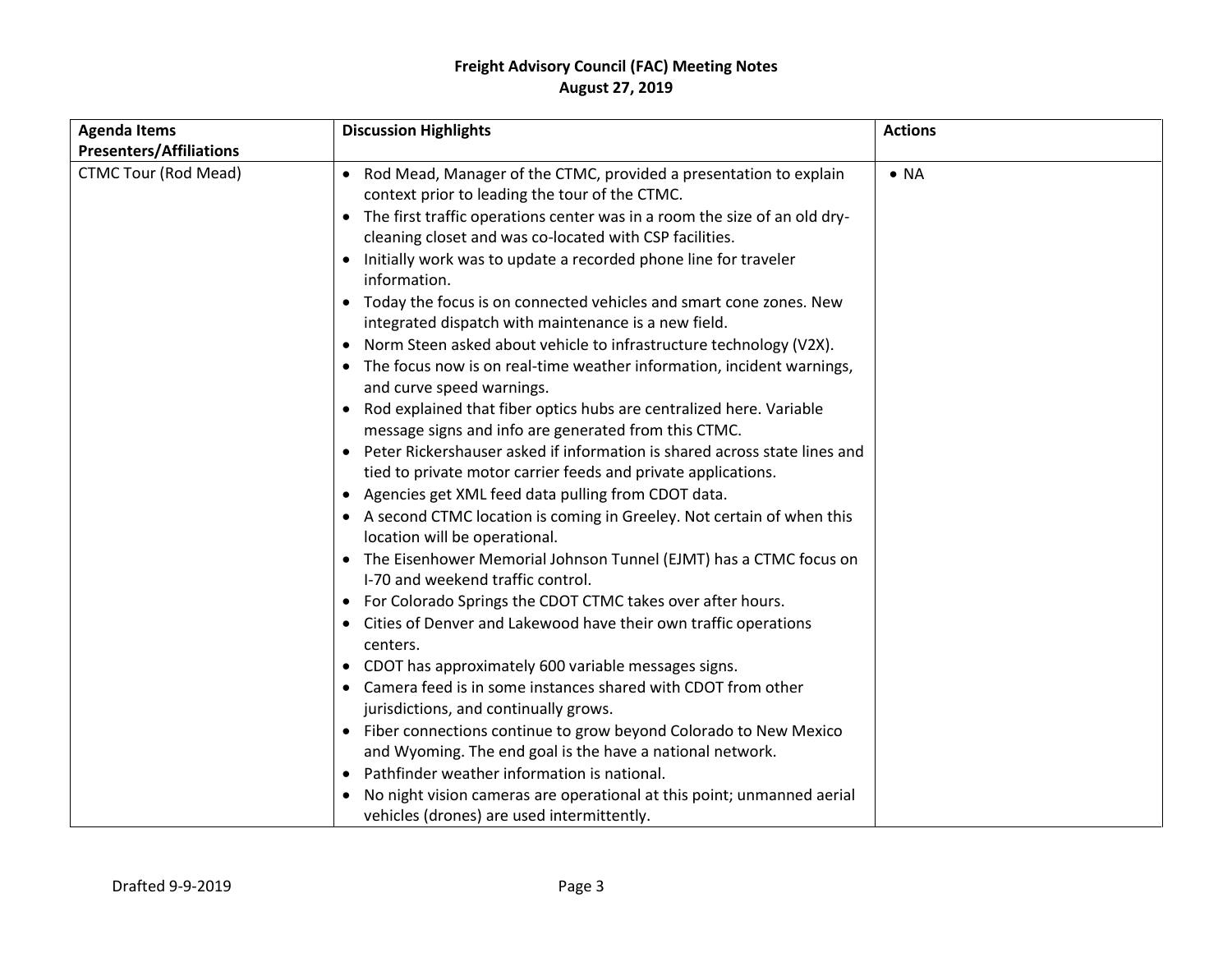| <b>Agenda Items</b>                                                                | <b>Discussion Highlights</b>                                                                                                                                                                                                                                                                                                                                                                                                                                                                                                                                                                                                                                                                                                                                                                                                                                                                                                                                                                                                                                                                                                                                                                                                                                                                                                                                                                                                                                                                                                                                                                                                                                        | <b>Actions</b>                                                                                                                  |
|------------------------------------------------------------------------------------|---------------------------------------------------------------------------------------------------------------------------------------------------------------------------------------------------------------------------------------------------------------------------------------------------------------------------------------------------------------------------------------------------------------------------------------------------------------------------------------------------------------------------------------------------------------------------------------------------------------------------------------------------------------------------------------------------------------------------------------------------------------------------------------------------------------------------------------------------------------------------------------------------------------------------------------------------------------------------------------------------------------------------------------------------------------------------------------------------------------------------------------------------------------------------------------------------------------------------------------------------------------------------------------------------------------------------------------------------------------------------------------------------------------------------------------------------------------------------------------------------------------------------------------------------------------------------------------------------------------------------------------------------------------------|---------------------------------------------------------------------------------------------------------------------------------|
| <b>Presenters/Affiliations</b>                                                     |                                                                                                                                                                                                                                                                                                                                                                                                                                                                                                                                                                                                                                                                                                                                                                                                                                                                                                                                                                                                                                                                                                                                                                                                                                                                                                                                                                                                                                                                                                                                                                                                                                                                     |                                                                                                                                 |
|                                                                                    | • Things cameras look for include: impacts on traffic, abnormalities,<br>debris, potholes, and other issues.<br>Emergency responders need information related to access and detours.<br>$\bullet$<br>Information is shared with Regional Transportation District.<br>No direct interface with railroad crossings occur at this point.<br>The FAC meeting attendees appreciated and enjoyed the CTMC tour.<br>$\bullet$                                                                                                                                                                                                                                                                                                                                                                                                                                                                                                                                                                                                                                                                                                                                                                                                                                                                                                                                                                                                                                                                                                                                                                                                                                              |                                                                                                                                 |
| <b>Emerging Mobility Policy</b><br>Committee (Andy Karsian and Lisa<br>Streisfeld) | • Andy Karsian provided an overview of the impact of congestion and<br>delay in terms of time and cost, and problems we are trying to address in<br>Colorado. Two key problems are traffic congestion and air quality and<br>climate change by promoting zero emission vehicle use by<br>Transportation Network Companies (TNCs) like Uber and Lyft.<br>• SB 19-239: Address Impact of Transportation Changes related to<br>commercial vehicles. It was explained that due to the vehicle weight<br>restrictions (under 14,000 lbs) outlined in the bill that generally heavy<br>freight vehicles are excluded from consideration under this legislature.<br>1. Lisa Streisfeld, Project Manager of the Emerging Mobility Impact Study<br>(Due to finish on November 1, 2019) outlined the related stakeholder<br>outreach occurring with 27 working group members (specifically<br>mentioned in the bill) along with six subcommittees (Sustainability:<br>Incentivize Vehicle Electrification, Congestion Management: Incentivize<br>Shared Ridership, Social Impact and Equity Analysis, Natural<br>Environment Impact and Emissions Assessment, Fee Structure for<br>Commercial Transportation Vehicles and TNCs, and Safety. .<br>• An overiew of fee structure comparisons in other states and cities was<br>described.<br>• Evan Enarson-Hering provided an overview of the three types of<br>commercial providers covered under SB 19-239:<br>1. Commercial Parcel and Package Delivery (e.g., UPS, FedEx, DHL)<br>2. Commercial On-Demand Delivery (e.g., 3 <sup>rd</sup> party Delivery Service Partner,<br>establishment-based grocery or food delivery) | • FAC Member to present at<br><b>Emergency Mobility Stakeholder</b><br>Working Group - Work with Lisa<br>Streisfeld to prepare. |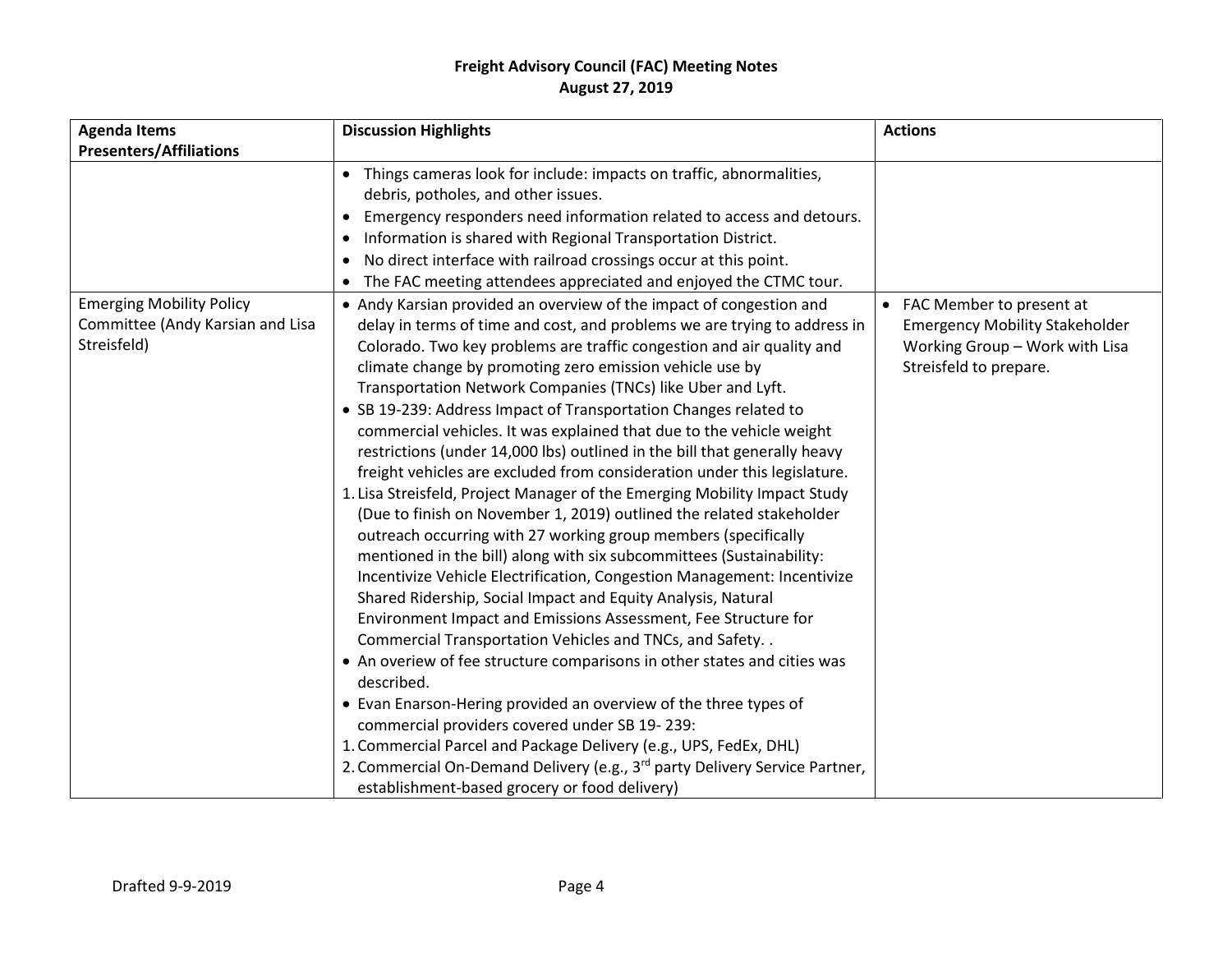| <b>Agenda Items</b>            | <b>Discussion Highlights</b>                                                                                                                                                                                                                                                           | <b>Actions</b> |
|--------------------------------|----------------------------------------------------------------------------------------------------------------------------------------------------------------------------------------------------------------------------------------------------------------------------------------|----------------|
| <b>Presenters/Affiliations</b> |                                                                                                                                                                                                                                                                                        |                |
|                                | 3. Independent Contractor Package and On-Demand Delivery (e.g., Amazon<br>Flex, Grubhub, Postmates, GoShare)<br>• Next Emerging Mobility Impact Study Stakeholder Working group is<br>September 26, 2019. Solicited FAC members to attend this meeting and<br>give a FAC presentation. |                |
|                                | • Laurie Brown noted the importance of being equitable solutions,<br>commercial vehicles are not the causes for congestion and air quality<br>issues.<br>• Rick Ash explained that truckers already pay a number of permitting fees                                                    |                |
|                                | to maintain their operations. For example the Federal Motor Carrier<br>Safety Administration (FMCSA).<br>• Tim Kirby stressed the importance of someone from FAC attending the                                                                                                         |                |
|                                | Stakeholder Working Group to raise this point, and make a case.<br>• Norm Steen cautioned about the potential for overregulation and to get                                                                                                                                            |                |
|                                | a handle on this - it could result in negative industry impacts "take wind<br>out of sails".                                                                                                                                                                                           |                |
|                                | • FAC members want to know if fees charged, then they want to know the<br>money will go. Safeway may make less trips with deliveries to 10<br>residences vs. ten individual car trips by shoppers.                                                                                     |                |
|                                | • Consider no fees for linked trips.                                                                                                                                                                                                                                                   |                |
|                                | • If fees make life for businesses too difficult it defeats the purpose.<br>• Ryan Nalty noted that TNCs could use same argument to link trips to<br>avoid fees.                                                                                                                       |                |
|                                | • Norm Steen noted that fees are intended to change behavior.<br>• Tim Kirby noted that modeling the commercial environment by an<br>independent contractor to help identify what is going on.                                                                                         |                |
|                                | • Andy Karsian raised the point that this bill and study are related to<br>emerging technology - Freight trucking is not an emerging form of<br>transport. TNCs are the focus of SB 19-239, not freight.                                                                               |                |
|                                | • Norm Steen stressed the importance of revenue streams being shared<br>with locals.                                                                                                                                                                                                   |                |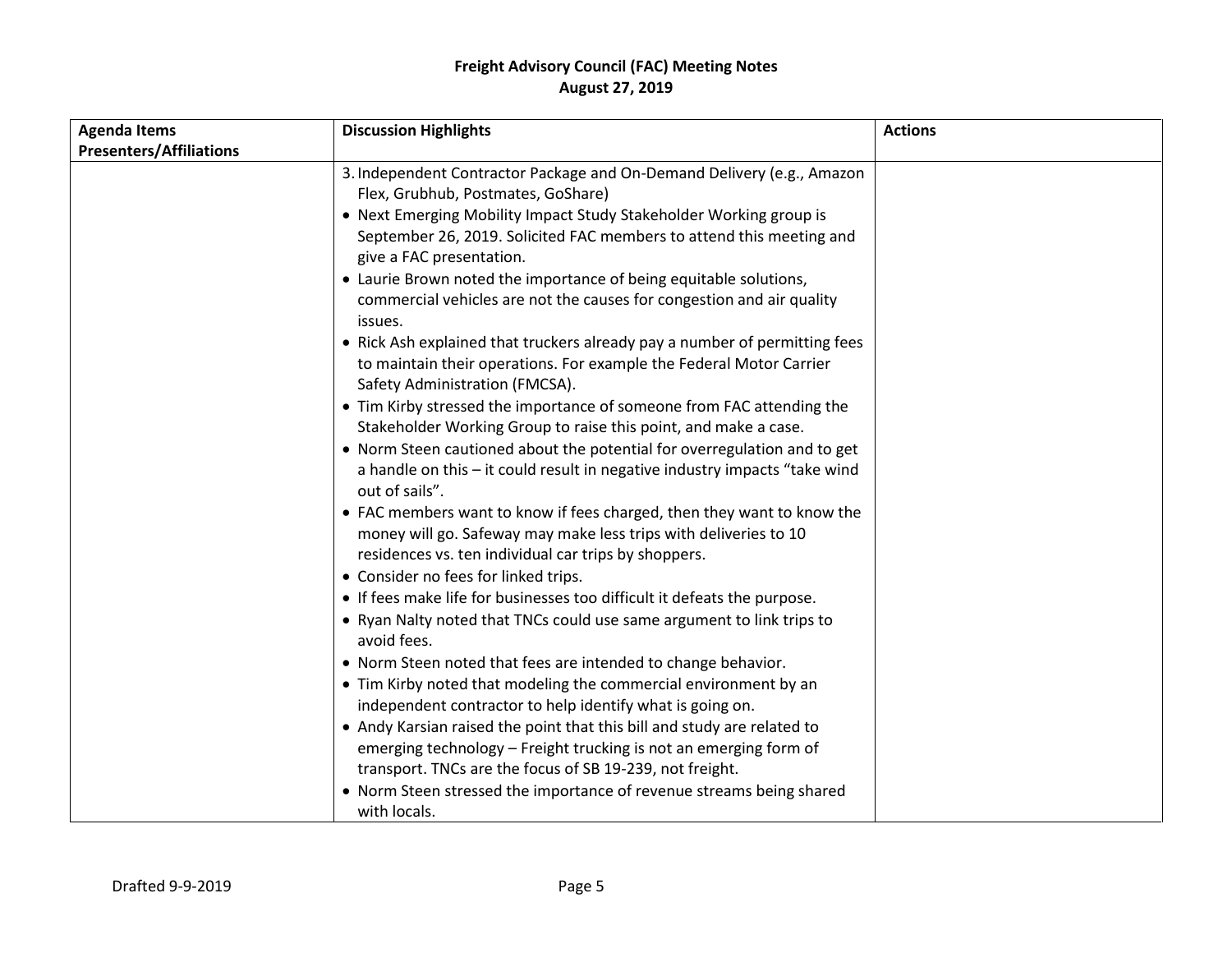| <b>Agenda Items</b><br><b>Presenters/Affiliations</b>                            | <b>Discussion Highlights</b>                                                                                                                                                                                                                                                                                                                                                                                                                                                                                                                                                                                                                                                                                                                                                                                                                                                                                                                                                                                                                                                                                                                                                                                                                                                                                     | <b>Actions</b>                                                                                                                 |
|----------------------------------------------------------------------------------|------------------------------------------------------------------------------------------------------------------------------------------------------------------------------------------------------------------------------------------------------------------------------------------------------------------------------------------------------------------------------------------------------------------------------------------------------------------------------------------------------------------------------------------------------------------------------------------------------------------------------------------------------------------------------------------------------------------------------------------------------------------------------------------------------------------------------------------------------------------------------------------------------------------------------------------------------------------------------------------------------------------------------------------------------------------------------------------------------------------------------------------------------------------------------------------------------------------------------------------------------------------------------------------------------------------|--------------------------------------------------------------------------------------------------------------------------------|
|                                                                                  | • There are 10 steps to this process and we are only at step 2.<br>· Will send out Homework Information<br>• Jenyce suggested sending out interim information and homework in<br>between FAC meetings when necessary.                                                                                                                                                                                                                                                                                                                                                                                                                                                                                                                                                                                                                                                                                                                                                                                                                                                                                                                                                                                                                                                                                            |                                                                                                                                |
| First and Last Mile Challenges and<br>Practices (Evan Enarson-Hering)            | • A discussion on the existing regulations, requirements, and costs<br>imposed on carriers and shippers was facilitated, along discussions on<br>significant last mile issues facing freight industry and how industry is<br>finding efficiencies with deliveries and transport.<br>• Jenyce suggested checking in with universities to determine what they<br>are teaching about transportation trends.                                                                                                                                                                                                                                                                                                                                                                                                                                                                                                                                                                                                                                                                                                                                                                                                                                                                                                         | • New Texas Transportation Institute<br>(TTI) Study is available, send to FAC<br>• Get Truck Parking Assessment Out<br>to FAC. |
| CDOT Whole System Whole Safety<br>Initiative and NHFP Funding<br>(Rebecca White) | • Rebecca White, CDOT Division of Transportation Development Director,<br>spoke about and provided an overview of CDOT's Whole System. Whole<br>Safety initiative that intends to integrate safety into all activities at<br>CDOT, from employee behavior to planning, design, construction,<br>operations and maintenance of projects. The vision is zero deaths from<br>traffic crashes.<br>• The proposed National Highway Freight Program proposed projects<br>align with this initiative with safety as a top consideration.<br>• Tim Kirby, CDOT Multimodal Planning Branch Manager, explained that<br>truck parking is not yet included in the NHFP project list and more<br>details are being worked out for these improvements. The Colorado<br>Freight Plan was a starting point to use to help identify projects.<br>Matt Helfant of DRCOG raised concerns that this is the first time to see<br>this list and it becomes awkward when sharing this list with local<br>committees and councils who do not get a chance to review this list<br>before it is finalized.<br>Tim Kirby explained that a process is in place and information has been<br>$\bullet$<br>shared with Statewide Transportation Advisory Council (STAC),<br>Statewide Metropolitan Planning Organization meetings (SWMPO), etc. | • Draft a memo of the FAC process<br>for NFHP project approvals.                                                               |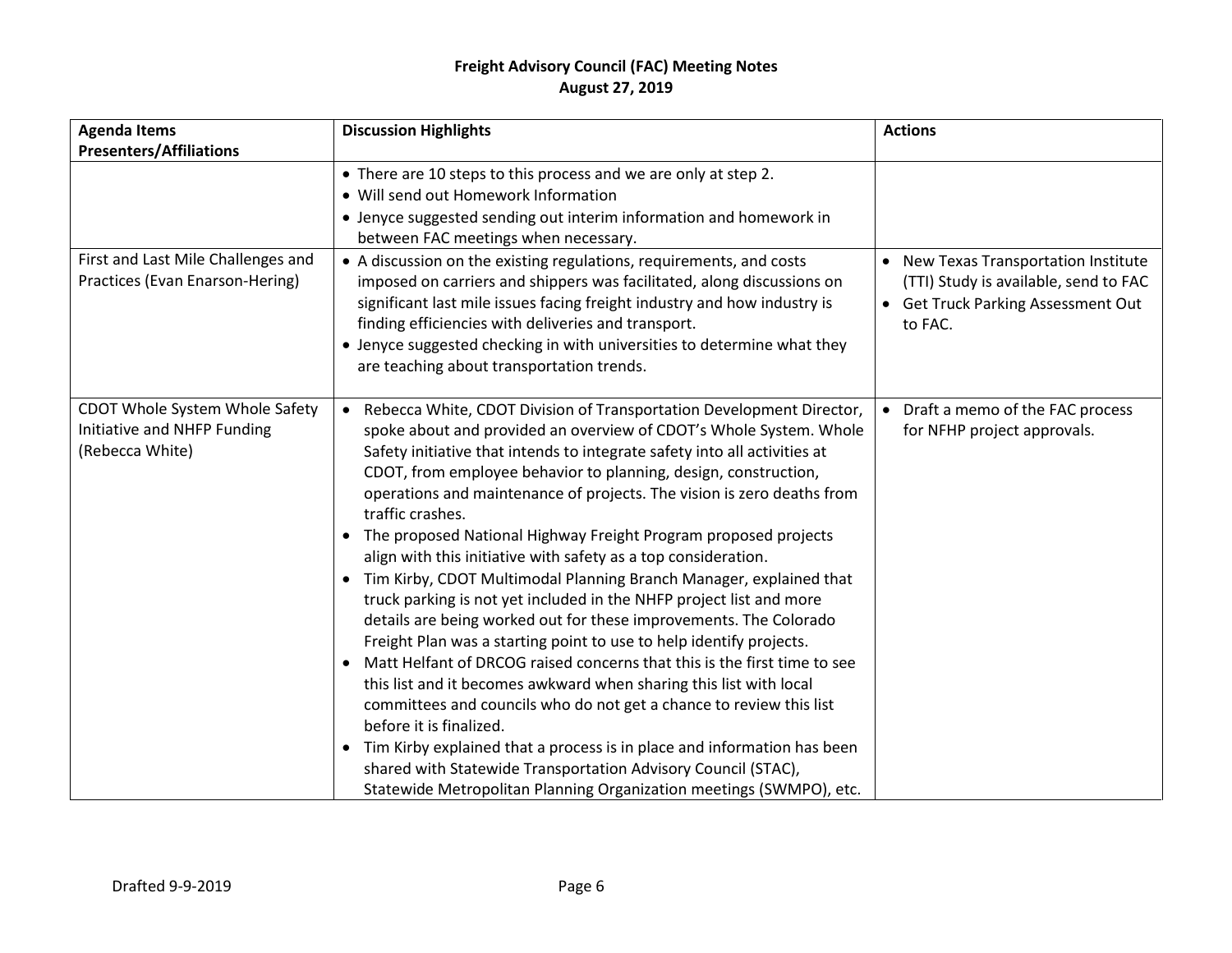| <b>Agenda Items</b>            | <b>Discussion Highlights</b>                                                                                                                                                                                                                                                                                                                                                                                                                                                                                                                                                                                                                                                                                                                                                                                                                                                                                                                                                                                                                                                                                                                                                                                                                                                                                                                                                                                                                                                                                                                                                                                                                                                                                                                                                                                                                | <b>Actions</b> |
|--------------------------------|---------------------------------------------------------------------------------------------------------------------------------------------------------------------------------------------------------------------------------------------------------------------------------------------------------------------------------------------------------------------------------------------------------------------------------------------------------------------------------------------------------------------------------------------------------------------------------------------------------------------------------------------------------------------------------------------------------------------------------------------------------------------------------------------------------------------------------------------------------------------------------------------------------------------------------------------------------------------------------------------------------------------------------------------------------------------------------------------------------------------------------------------------------------------------------------------------------------------------------------------------------------------------------------------------------------------------------------------------------------------------------------------------------------------------------------------------------------------------------------------------------------------------------------------------------------------------------------------------------------------------------------------------------------------------------------------------------------------------------------------------------------------------------------------------------------------------------------------|----------------|
| <b>Presenters/Affiliations</b> |                                                                                                                                                                                                                                                                                                                                                                                                                                                                                                                                                                                                                                                                                                                                                                                                                                                                                                                                                                                                                                                                                                                                                                                                                                                                                                                                                                                                                                                                                                                                                                                                                                                                                                                                                                                                                                             |                |
|                                | • Jenyce noted that numerous times FAC meeting attendees have been<br>invited to participate on the FAC Steering Committee, but not much<br>interest beyond the existing group members has been expressed.<br>Rebecca White recommended that CDOT develop a FAC process memo<br>regarding the NHFP and how decisions and approvals occur.<br>FAC members asked for more information on the snow removal system<br>proposed. The Snow removal process video is available at:<br>https://youtu.be/DDLkPEa95tw<br>• Tim Kirby explained that CDOT Rest Areas are in poor condition and<br>asked of FAC members would support spending any savings from these<br>projects on Rest Area improvements. No major concerns from the FAC<br>were raised related to this approach. FAC members reserve the right to<br>review future spending proposals for excess budgeted funds to ensure<br>that options, such as rest areas, have a clear freight connection.<br>Norm Steen raised a question about the Development Program list<br>status. Tim Kirby explained that the Development Program list has<br>evolved with more types of projects for incorporation into the 10-year<br>pipeline of projects. This list will be produced with input from FAC, STAC<br>and MPOs.<br>Joe Kiely proposed that Transportation Planning Regions talk before<br>Region Applications are submitted.<br>DRCOG also wants an opportunity to participate in development of the<br>project list.<br>• The FAC members unanimously voted for moving forward with the<br>proposed NFHP project list. With Norm Steen making a motion and Joe<br>Kiely seconding the motion.<br>Next steps for NHFP Funding includes:<br>FAC Steering Committee approval (Last week)<br>FAC review and comments (Today)<br>Review with Region Directors<br>STAC approval of projects |                |
|                                | Projects funded                                                                                                                                                                                                                                                                                                                                                                                                                                                                                                                                                                                                                                                                                                                                                                                                                                                                                                                                                                                                                                                                                                                                                                                                                                                                                                                                                                                                                                                                                                                                                                                                                                                                                                                                                                                                                             |                |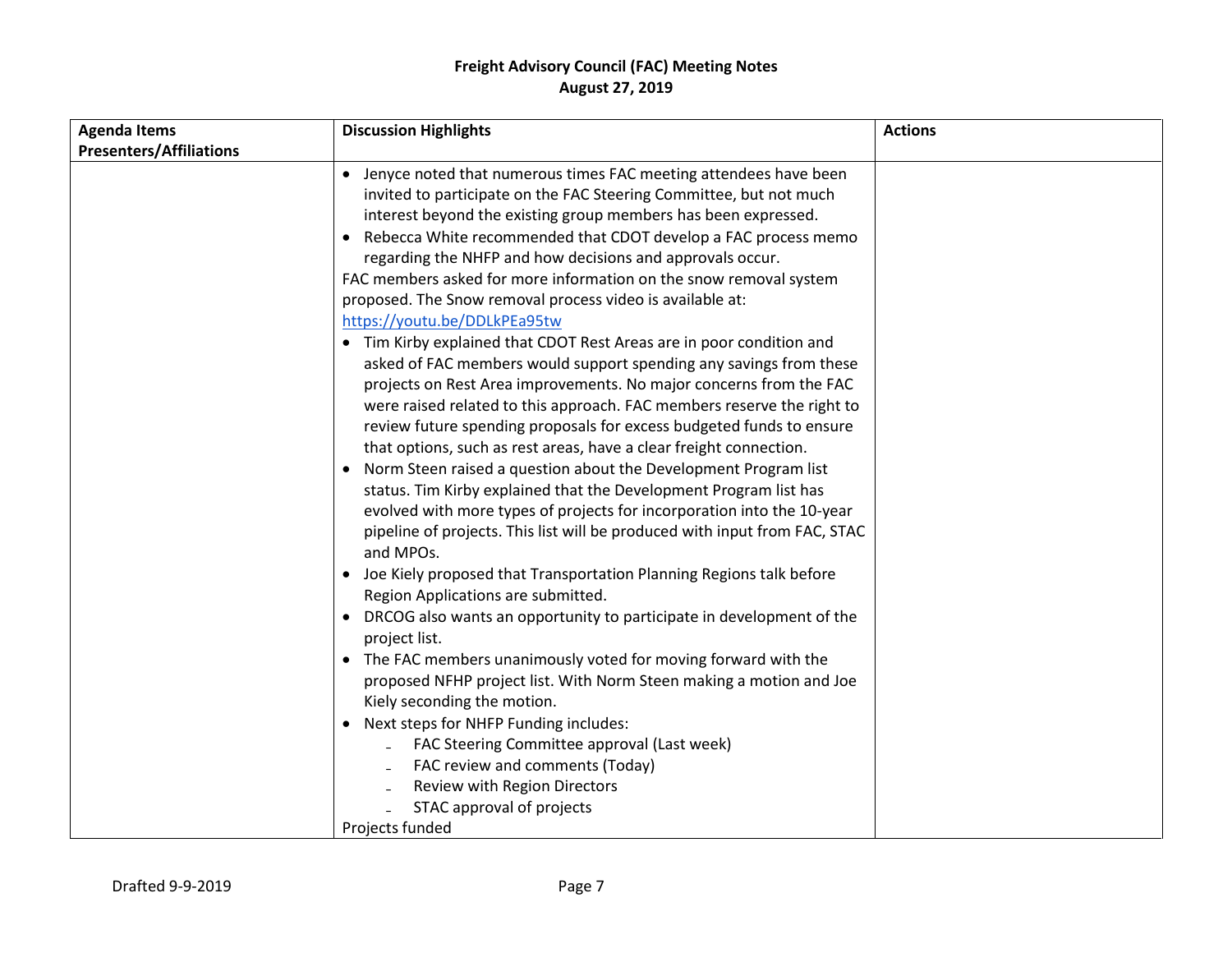| <b>Agenda Items</b>                                                                                                                                            | <b>Discussion Highlights</b>                                                                                                                                                                                                                                                                                                                                                                                                                                                                                                                                                                                                                                                                                                                                                                                                                                                                                                                                                                                                                                                                                                                                                                                                                                                                                                                                                                               | <b>Actions</b> |
|----------------------------------------------------------------------------------------------------------------------------------------------------------------|------------------------------------------------------------------------------------------------------------------------------------------------------------------------------------------------------------------------------------------------------------------------------------------------------------------------------------------------------------------------------------------------------------------------------------------------------------------------------------------------------------------------------------------------------------------------------------------------------------------------------------------------------------------------------------------------------------------------------------------------------------------------------------------------------------------------------------------------------------------------------------------------------------------------------------------------------------------------------------------------------------------------------------------------------------------------------------------------------------------------------------------------------------------------------------------------------------------------------------------------------------------------------------------------------------------------------------------------------------------------------------------------------------|----------------|
| <b>Presenters/Affiliations</b><br><b>DRCOG Regional Multimodal</b><br>Freight Plan (Evan Enarson-Hering,<br>Cambridge Systematics, and Matt<br>Helfant, DRCOG) | • Matt Helfant introduced the freight element of the DRCOG Regional<br>Transportation Plan and Evan Enarson -Hering went into the specific<br>elements of this document.<br>Evan explained that CMCA, BNSF and Denver International Airport are<br>$\bullet$<br>advisory committee members for this DRCOG Freight Element.<br>The outline of the multimodal freight plan element includes six pieces:<br>1. Delivering the Region - planning process, input received,<br>crossing themes and strategies, and Strategic<br>framework,<br>2. Connecting the Economy - tell the story of freight in<br>Denver and illustrate economic, industry, and consumer<br>connections.<br>Moving the Region - Summarize modal connections,<br>3.<br>needs, and trends across the region.<br>Focusing on Freight - describe best practices in regional<br>4.<br>and local freight planning and innovative solutions<br>Coordinating Investments - Identify known needs and<br>5.<br>issues across the region and potential future investment<br>and improvements.<br>Planning for the Future - Describe freight focus areas<br>6.<br>and provide a framework for future action and<br>coordination through recommended strategies, actions<br>and next steps.<br>Rebecca White suggested adding I-270 to maps.<br>$\bullet$<br>Joe Kiely noted need to address bottlenecks and diversion studies to<br>Ports to Plains. | $\bullet$ N/A  |
|                                                                                                                                                                | A consideration is to add more FAC members to the advisory group.<br>Matt and Evan thanked FAC meeting attendees for their insight                                                                                                                                                                                                                                                                                                                                                                                                                                                                                                                                                                                                                                                                                                                                                                                                                                                                                                                                                                                                                                                                                                                                                                                                                                                                         |                |